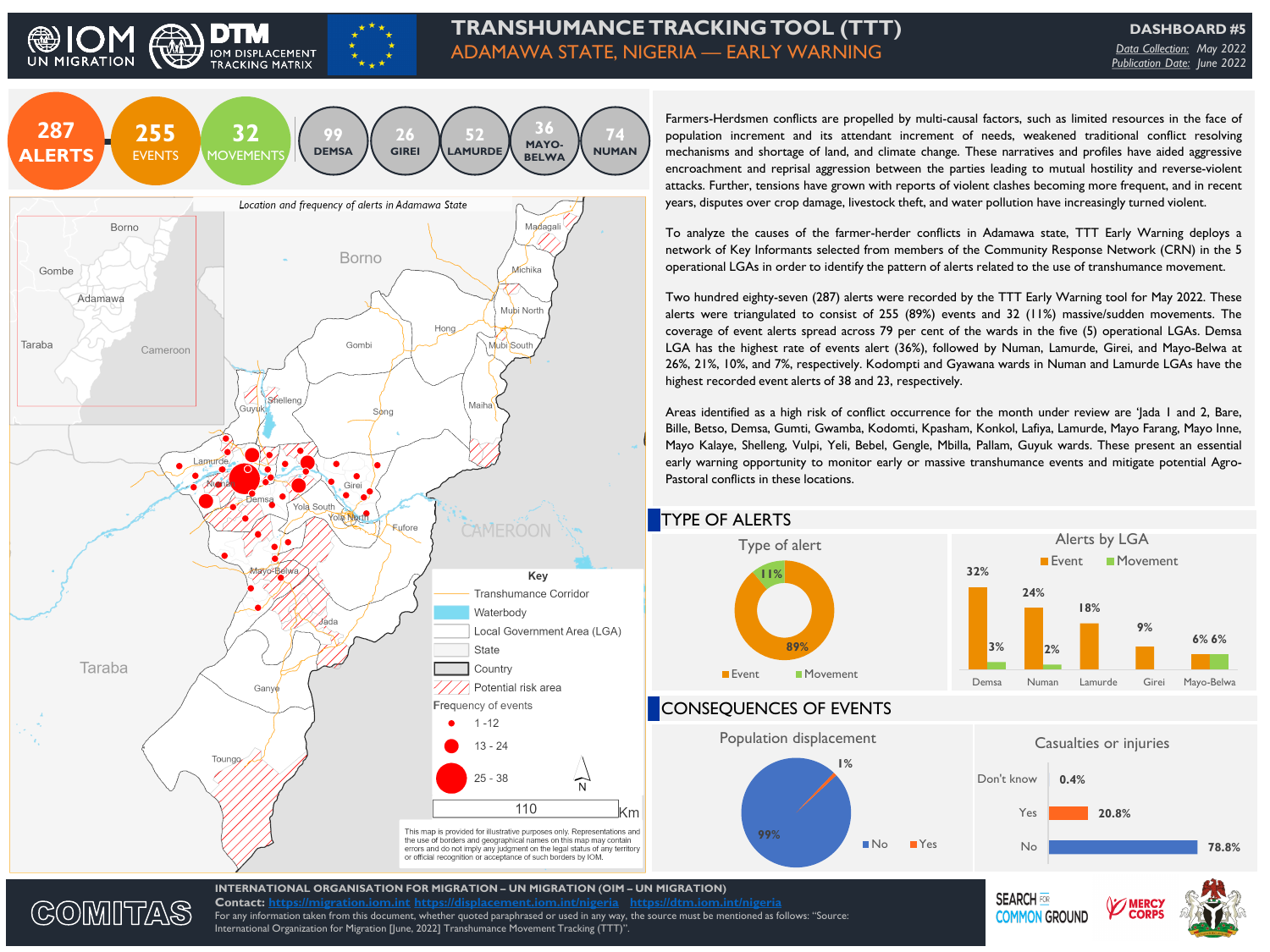

## **TRANSHUMANCE TRACKING TOOL (TTT)** ADAMAWA STATE, NIGERIA — EARLY WARNING

**DASHBOARD #4** *Data Collection: May 2022 Publication Date: June 2022*

Of the movements reported, there are 81 per cent internal movements within the Nigeria boundary whereas 19 per cent were cross-border: Cameroon (13%), Chad (3%), and Niger (3%). Also indicated is the probability of any per For the month under review, it is indicated that 88 per cent of the movement alerts relate to mass movements of cattle and 9 per cent relates to late movements while 3 percent are related to other important movements. Of the movements reported, there are 81 per cent internal movements within the Nigeria boundary whereas 19 per cent were cross-border: Cameroon (13%), Chad (3%), and Niger (3%). Also indicated is the probability of pastoral groups (18%) and changes on market prices (8%). Also suggested by the data is the likely involvement of local farmers and breeders (38%) and pastoral groups in transhumance (37%) as major actors in potential future events whilst the likelihood of these potential risk occurring is 79 per cent.

The agro-pastoral conflicts related to transhumance event alerts are reportedly caused by damage to surrounding fields by pastoral groups (49%), competition around animal resources (15%), early or late movements of pastoral groups (9%) and non-use of official transhumance corridors (8%). The key actors resulting in event alerts were local farmers and breeders (41.8%), the pastoral group in transhumance and National and/or local authorities at 6.3% and 6% respectively. Other actors (42.5%) involved in the event include cattle rustlers, kidnappers, thefts, armed robbers, and unknown gunmen. Of the event alerts reported as of the end of May 2022, 46 per cent were resolved whereas 53 per cent of the events are not yet resolved. Contributing to the conflict resolution mechanism are the community leaders (42%), local and/or national authorities (21%), pastoral organizations (13%), humanitarian organizations (9%), religious leaders(7%) and customary chiefs (2%). The concerted effort of conflict management actors is required for the resolution of event alerts unresolved. It is also reported that 20.8 per cent of the events resulted in casualties or injuries, while one per cent of events led to displacements of populations.

## MOVEMENT ALERTS





**INTERNATIONAL ORGANISATION FOR MIGRATION – UN MIGRATION (OIM – UN MIGRATION) Contact: [https://migration.iom.int](https://migration.iom.int/) <https://displacement.iom.int/nigeria> <https://dtm.iom.int/nigeria>** For any information taken from this document, whether quoted paraphrased or used in any way, the source must be mentioned as follows: "Source: International Organization for Migration [June 2022] Transhumance Movement Tracking  $(\dot{\textsf{TTT}})$ "